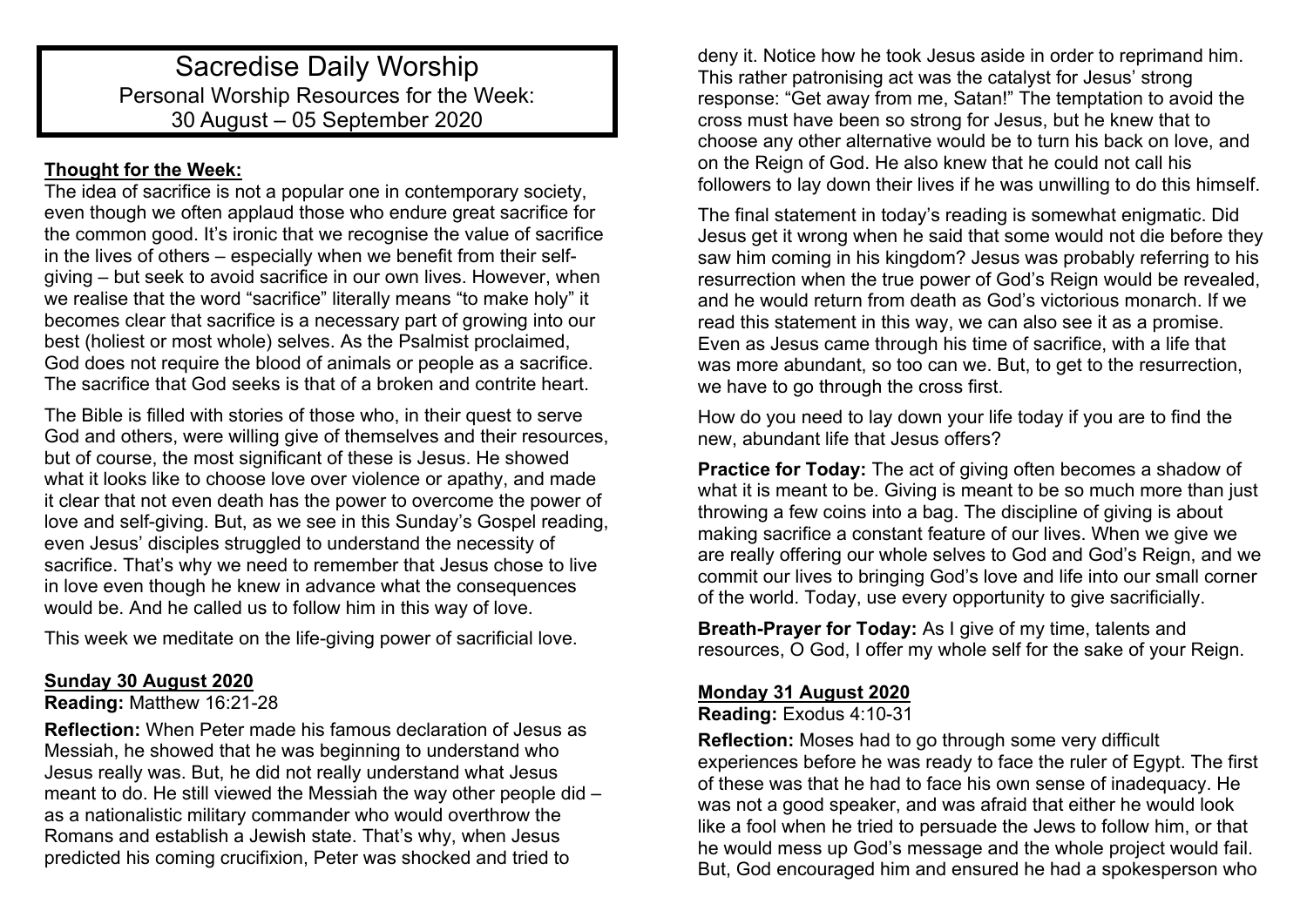could make up for his lack. If Moses struggled like this, it's not surprising that we find following Jesus hard. And if God could strengthen Moses, then God can do the same for us.

But, the second experience in today's reading is far less comforting. In verse 24 we read that God was about to kill Moses! Why would God seek to kill the person God had just appointed as God's messenger and liberator? This account was most likely written at a time when everything that happened, good or bad, was considered to be a direct act of God. So, whatever Moses was struggling with, the writers saw it as God's doing. Fortunately, Jesus gave us a more accurate vision of God! We can't know for sure what happened, but the point of the writers was to show that, when God's people face trials on their path of obedient service, it is their commitment to the covenant (represented by the circumcision of Moses' son) that frees them and gives them the strength to stay faithful.

What trials are you facing in your quest to follow Jesus? How can you renew your covenant with God and let that strengthen you?

**Practice for Today:** When life gets tough it is all too easy to give up – on ourselves, or on our loved ones, or on our dreams of making a contribution. That's why we need to remember how committed God is to us, and how much we need to stay committed to Jesus' way. The practice of thanksgiving is one of the most powerful ways to remember what God has done, and to strengthen our faith for the future. Let your thankfulness strengthen your faith today.

**Breath-Prayer for Today:** When trials come, O God, I give thanks and remember your covenant with me.

#### **Tuesday 01 September 2020**

**Reading:** Revelation 3:7-13

**Reflection:** The church in Philadelphia was a struggling, persecuted community, but they clung to their faith and persevered. So, the writer of the Revelation wrote to comfort and encourage them. He affirmed that God was aware of their struggle and faithfulness, and would protect them and keep them in God's "house" – God's presence – always. They would be called by God's name – claimed as part of God's family – and would live forever in God's new city. What a comforting message this was for this vulnerable community!

There are two ways that God's promise can be understood. The first is that the faithful believers would, at some point in the future, be taken out of the world and be given a place in an eternal, otherworldly city. This is how this passage is most commonly understood. But, the promise of God could also apply to how the believers would experience life in the midst of their suffering. Notice that the New Jerusalem comes "down from heaven" (verse 12). It may be that the writer meant to encourage church to experience God's life and presence even while they were being persecuted. They did not need to wait for heaven after death. They could experience it right away. All they had to do was stay faithful to Jesus' way.

Although, for most of us, our struggles are small compared to the Philadelphians, we can also live in God's presence here and now. How can you live in God's holy city where you are today?

**Practice for Today:** God's Reign is not a destination, but a way of being. We do not "go to heaven" so much as we learn to "see" and live in heaven. When this truth reaches our hearts, everything changes, and we begin to know a sense of belonging in God's presence that filters through every facet of our lives. This is why we need the practice of invocation. When we invite God's Spirit to make God's presence known, we become aware that we always "live and move and have our being" in God's life and love. Invite God's Spirit to give you this gift today.

**Breath-Prayer for Today:** Come, Holy Spirit, and make me aware of how I always live within God's presence and love.

## **Wednesday 02 September 2020**

**Reading:** Jeremiah 17:5-18

**Reflection:** It would seem that, from the Bible's perspective, there are only two ways to live a human life. We may choose to avoid all pain and sacrifice, focus on our own comfort and pleasure, and ignore the ways of God, or we may choose to trust in God's ways, care for one another, and seek to bring life into our world. If we choose the first, self-centred path, we will never experience God's fullness of life, but if we choose the second, God-centred path, our lives are richer and make a valuable contribution to the world.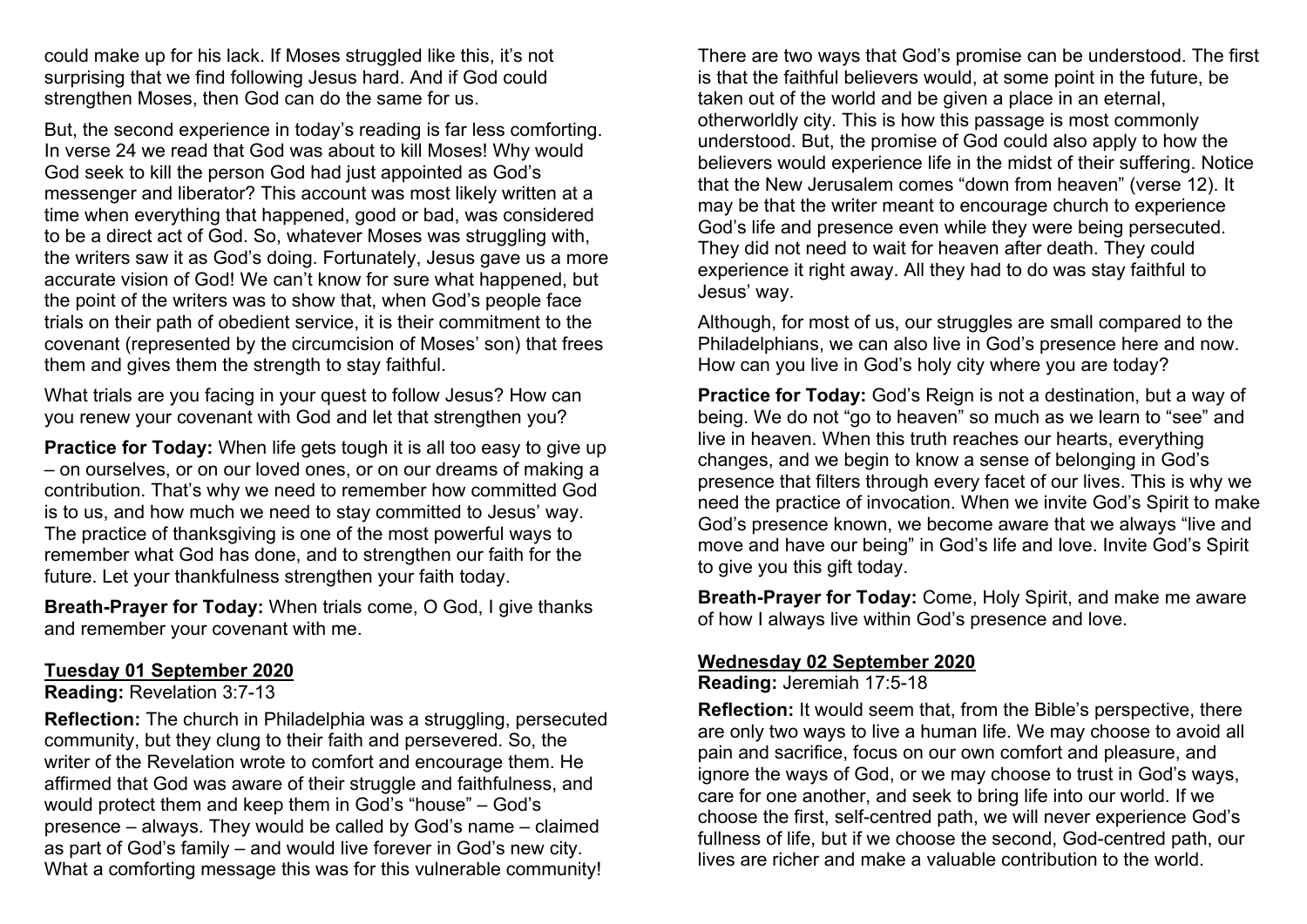Jeremiah confronted his people with this same choice in today's reading. He warned those who trust in human strength and wisdom that their lives would be "stunted". They may enjoy riches for a time, but in the end it would all amount to nothing. But, the prophet also offered an invitation. Those who trusted in God could find a source of life that could not be quenched, and would know healing and intimacy with God.

But, before we choose which way we will go, we need to recognise that our hearts can deceive us. We may think we're following Jesus, but allow the values and priorities of our own selfish agendas to drive us. So, we first need to do the tough, sacrificial work of examining our hearts with the help of God's searching Spirit. Will you open your heart to God's Spirit and allow God to lead you into God's sacrificial, life-giving ways today?

**Practice for Today:** The work of examining our hearts can be difficult because it may force us to see things about ourselves that we would rather ignore. But, until we allow God's Spirit to show us our true selves, we cannot be healed. This is why confession is more than just apologising for a list of "sins". It is a self-examining quest to root out evil within us and find healing. Make time today to do the work of confession under the guidance of God's Spirit.

**Breath-Prayer for Today:** Search me, O God, show me the truth about my heart, and lead me to healing.

#### **Thursday 03 September 2020**

### **Reading:** 2 Corinthians 12:11-21

**Reflection:** Today we begin to prepare our hearts for Sunday. This week, the readings call us to work on our relationships with God and with one another, which requires us to do the work of forgiveness and reconciliation. The promise is that our unity will bring us greater power in our prayers and a deeper sense of Christ's presence. Today, we read Paul's strong words of confrontation to those in the Corinthian church who questioned his integrity and leadership. Although the apostle had to confront the lies and arrogance of those who were leading the community astray, his motive was not selfseeking. He acted "like a fool" and listed his credentials as an apostle in order to win the church over so that they would know

greater unity and love. This was tough, sacrificial work for Paul, but he did it willingly.

Two statements reveal Paul's heart. The first is that he didn't want what the believers had. He just wanted them. He longed only for relationship. The second is that he feared that God would humble him in their presence because they had not given up on their sins. This means that if the believers failed to live a Christlike life, Paul would take responsibility for this and feel embarrassed before God that he had failed them by not teaching them properly. He did not blame them for their failures. He blamed himself! His love for them was such that there was no judgment, but only the desire to lead them into God's life. Imagine if we took responsibility for one another's well-being in this way!

How can you release your judgement of others and take responsibility for showing them the way of Jesus through acts and attitudes of love and grace?

**Practice for Today:** In our increasingly individualistic society it sound may sound strange to speak of taking responsibility for one another. This does not mean controlling others, or judging them. Rather it means committing ourselves to seek the best for one another, acting with grace, forgiveness, and selfless love toward each other. It's really about making kindness, not condemnation or control, the basis of our relationships. Today, do your best to treat everyone you meet with a welcoming kindness.

**Breath-Prayer for Today:** Fill me with your kindness, O God, that I may treat all people with grace and acceptance in your name.

### **Friday 04 September 2020**

**Reading:** Romans 10:15b-21

**Reflection:** The book of Romans is sometimes called the "Gospel of Paul". This is because in this letter Paul outlines the broken human condition and how God has acted to bring us freedom and life, and then he explains how we can live God's life through the power of God's Spirit. One of the big questions he addresses is where the chosen people of Israel fit into God's plan of salvation. His answer is striking - those who receive the message of Christ, both Jew and Gentile, are the "Israel of God" while those who reject Christ's